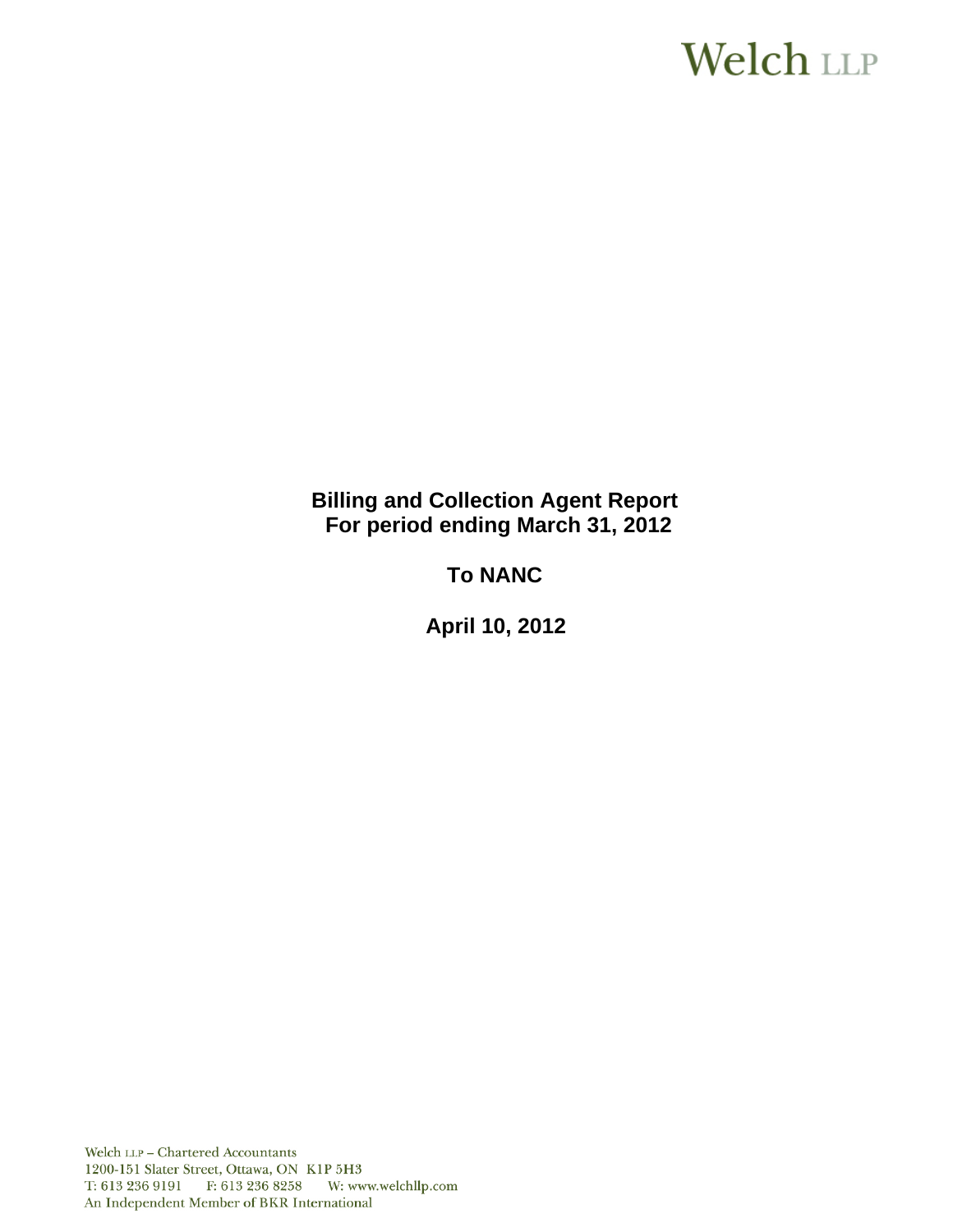# **NANPA FUND STATEMENT OF FINANCIAL POSITION March 31, 2012**

| <b>Assets</b>                                                                    |               |                 |
|----------------------------------------------------------------------------------|---------------|-----------------|
| Cash Balance in bank account                                                     |               | \$<br>1,863,780 |
| Receivable from US Carriers                                                      | 259,651       |                 |
| Receivable from Canada                                                           | 6,559         |                 |
| Receivable from Caribbean countries                                              | 2,863         |                 |
| Receivables forwarded to FCC for collection (Over 90 days)                       | 152,522       |                 |
| Allowance for uncollectible accounts                                             | (222,000)     | 199,595         |
| Prepaid maintenance contract                                                     |               |                 |
| <b>Total assets</b>                                                              |               | 2,063,375       |
| Less: Accrued liabilities (see below for makeup)                                 |               | (414, 988)      |
| <b>Fund balance</b>                                                              |               | \$<br>1,648,387 |
| <b>Makeup of Accrued Liabilities</b> (see following page for additional details) |               |                 |
| <b>Welch LLP</b>                                                                 | 23,443        |                 |
| <b>NEUSTAR Pooling 1K Block</b>                                                  | 181,615       |                 |
| NEUSTAR Pooling - pANI administration                                            | 74,934        |                 |
| <b>NEUSTAR NANP Administration</b>                                               | 130,081       |                 |
| Data Collection Agent - USAC                                                     | 4,915         |                 |
|                                                                                  | \$<br>414.988 |                 |

**\*\*\*\*\*\*\*\*\*\*\*\*\*\*\*\*\*\*\*\*\*\*\*\*\*\*\*\*\*\*\*\*\*\*\*\*\*\*\*\*\*\*\*\*\*\*\*\*\*\*\*\*\*\*\*\*\*\*\*\*\*\*\*\*\*\*\*\*\*\*\*\*\*\*\*\*\***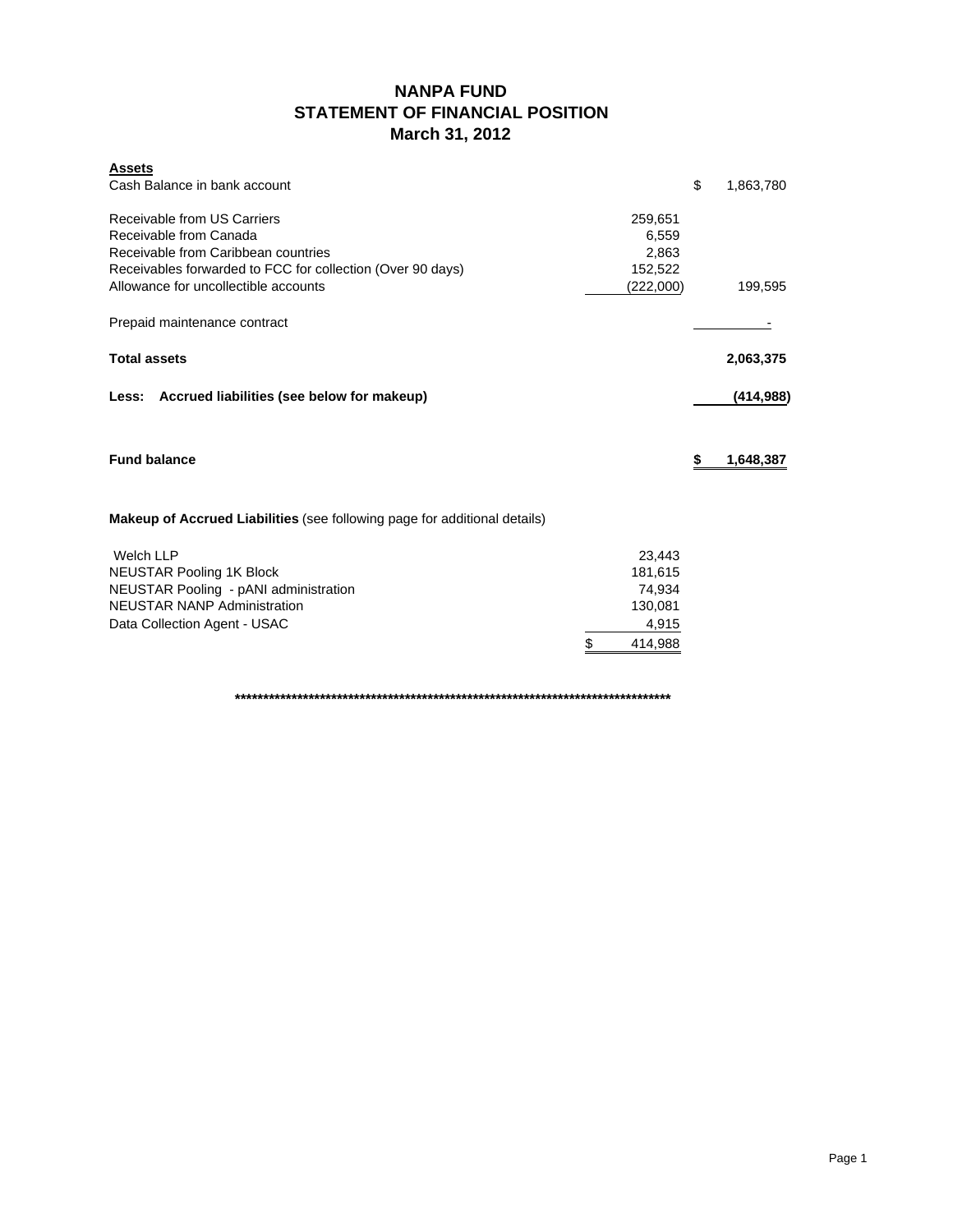#### **NANPA FUND FORECASTED STATEMENT OF CHANGES IN FUND BALANCE JULY 2011 TO JUNE 2012**

|                                                                     |            | <b>Actual</b>            |                      |                      |                          |                      |                      |                      |                      | <b>Budgeted</b>    |                    |                    |                                    |                    |                   |                                            |
|---------------------------------------------------------------------|------------|--------------------------|----------------------|----------------------|--------------------------|----------------------|----------------------|----------------------|----------------------|--------------------|--------------------|--------------------|------------------------------------|--------------------|-------------------|--------------------------------------------|
|                                                                     |            |                          |                      |                      |                          |                      |                      |                      |                      |                    |                    |                    |                                    |                    |                   | Variance between<br>forecasted results and |
|                                                                     |            | <b>Jul-11</b>            | Aug-11               | Sep-11               | Oct-11                   | <b>Nov-11</b>        | Dec-11               | $Jan-12$             | Feb-12               | Mar-12             | Apr-12             | $May-12$           | <b>Jun-12</b>                      | <b>Total</b>       | <b>Budget</b>     | budget at June 30/12                       |
| Revenue<br><b>International Contributions</b>                       |            |                          |                      |                      |                          |                      |                      |                      |                      |                    |                    |                    |                                    |                    |                   |                                            |
| Canada<br>Caribbean countries                                       | (1)<br>(1) | 13,117<br>16.241         | 6,558<br>$\sim$      | 6,558<br>$\sim$      | 6,558<br>$\sim$          | 6,558                | 6,559                | 6,559                | 6,559                | 6,559              | 6,559              | 6,559<br>$\sim$    | $\overline{\phantom{a}}$<br>$\sim$ | 78,703<br>16.241   | 78,703<br>16.241  |                                            |
| <b>Total International Contributions</b>                            |            | 29,358                   | 6,558                | 6,558                | 6,558                    | $\sim$<br>6,558      | $\sim$<br>6,559      | $\sim$<br>6,559      | $\sim$<br>6,559      | $\sim$<br>6,559    | $\sim$<br>6,559    | 6,559              | $\sim$                             | 94,944             | 94,944            | $\sim$                                     |
| Domestic Contributions - US carriers                                | (1)        | 2,545,663                | 219.948              | 212,188              | 218,319                  | 217,489              | 215,412              | 214,788              | 217,851              | 217,602            | 217,343            | 217,343            |                                    | 4,713,946          | 4,620,882         | 93,064                                     |
| Late filing fees for Form 499A                                      | (2)        | 100                      | $5,800$ )            | 17,900)              | 1,900.00                 | 10,000)              | 600 (                | 7,900)               | 1,800                | 1,200              |                    |                    | 115,000                            | 79,000             | 115,000           | 36,000                                     |
| Interest income                                                     | (3)        | 927                      | 804                  | 849                  | 405                      | 355                  | 471                  | 402                  | 272                  | 246                | 1,000              | 1,000              | 1,000                              | 7,731              | 12,000            | 4,269                                      |
| <b>Total revenue</b>                                                |            | 2.576.048                | 221.510              | 201.695              | 227.182                  | 214.402              | 223.042              | 213.849              | 226,482              | 225.607            | 224.902            | 224.902            | 116,000                            | 4.895.621          | 4.842.826         | 52,795                                     |
|                                                                     |            |                          |                      |                      |                          |                      |                      |                      |                      |                    |                    |                    |                                    |                    |                   |                                            |
| <b>Expenses</b><br><b>NANPA Administration</b>                      | (4), (7)   | 131,142                  | 185,409              | 130,226              | 160,156                  | 129,794              | 129,224              | 128,795              | 128,500              | 130,082            | 131,000            | 131,000            | 131,000                            | 1,646,328          | 1,642,000         | 4,328                                      |
| 1K Block Pooling Administration                                     | (4), (8)   | 185,365                  | 183,489              | 181,614              | 181,614                  | 181,614              | 181,614              | 181,614              | 181,614              | 181,614            | 181,614            | 181,615            | 181,614                            | 2,184,995          | 2,184,995         |                                            |
| pANI                                                                | (9)        | 74,935                   | 74,935               | 74,935               | 74,935                   | 74,935               | 74,935               | 74,935               | 74,935               | 74,935             | 74,935             | 74,935             | 74,935                             | 899,220            | 747,472           | 151,748                                    |
| <b>Billing and Collection</b><br>Welch LLP<br>Data Collection Agent | (4)<br>(5) | 22,784<br>4,276          | 20,100<br>4.512      | 20,100<br>4,266      | 20,100<br>4.239          | 20,100<br>4,226      | 20,100<br>4,323      | 20,100<br>4,313      | 23,443<br>4,303      | 23,443<br>4,325    | 23,443<br>4.917    | 23,443<br>4,917    | 23,443<br>4,917                    | 260,599<br>53,534  | 241,200<br>59,000 | 19,399<br>5,466                            |
| <b>Annual Operations Audit</b>                                      | (6)        | $\sim$                   | $\sim$               | 38,000               | $\sim$                   | $\sim$               | $\sim$               | $\sim$               | $\sim$               | $\sim$             | $\sim$             |                    | $\sim$                             | 38,000             | 38,000            |                                            |
| <b>Bank Charges</b>                                                 | (10)       | 1,331                    | 4.347                | 2.280                | 1.845                    | 2,222                | 1,356                | 1,425                | 2.305                | 1.533              | 1.800              | 1.800              | 1.800                              | 24,044             | 21,600            | 2,444                                      |
| <b>Carrier Audits</b>                                               | (11)       | $\overline{\phantom{a}}$ | $\sim$               | $\sim$               | $\overline{\phantom{a}}$ | $\sim$               | $\sim$               | $\sim$               |                      | $\sim$             |                    |                    | $\overline{\phantom{a}}$           | $\sim$             | 300,000           | 300,000                                    |
| Bad debt expense                                                    | (12)       |                          | 56,306.00            | 29,738)              | 9,126                    | 16,596               | 5,262                | 6,553)               | $76$ ) -             | 1,586.00           | $\sim$             |                    | . .                                | 38,820             | $\sim$            | 38,820                                     |
| <b>Total expenses</b>                                               |            | 419,840                  | 529.098              | 421,683              | 452,015                  | 429.487              | 406,290              | 404,629              | 415,024              | 414,346            | 417,709            | 417,710            | 417,709                            | 5,145,540          | 5,234,267         | (88, 727)                                  |
| Net revenue (expenses)                                              |            | 2,156,208                | 307,588)             | 219,988)             | 224,833)                 | 215,085)             | 183,248) (           | 190,780)             | 188,542)             | 188,739)           | 192,807) (         | 192,808) (         | 301,709)                           | 249,919) (         | 391,441)          | 141,522                                    |
| <b>Opening fund balance</b>                                         |            | 1,210,982                | 3,367,190            | 3,059,602            | 2,839,614                | 2,614,781            | 2,399,696            | 2,216,448            | 2,025,668            | 1,837,126          | 1,648,387          | 1,455,580          | 1,262,772                          | 1,210,982          | 1,141,441         | 69,541                                     |
| <b>Closing fund balance</b>                                         |            | 3,367,190                | 3,059,602            | 2,839,614            | 2,614,781                | 2,399,696            | 2,216,448            | 2,025,668            | 1,837,126            | 1,648,387          | 1,455,580          | 1,262,772          | 961,063                            | 961,063            | 750,000           | 211,063                                    |
| Fund balance makeup:                                                |            |                          |                      |                      |                          |                      |                      |                      |                      |                    |                    |                    |                                    |                    |                   |                                            |
| Contingency<br>Surplus                                              |            | 750,000<br>2.617.190     | 750,000<br>2,309,602 | 750,000<br>2.089.614 | 750,000<br>1.864.781     | 750,000<br>1.649.696 | 750,000<br>1,466,448 | 750,000<br>1,275,668 | 750,000<br>1,087,126 | 750,000<br>898.387 | 750,000<br>705.580 | 750,000<br>512,772 | 750,000<br>211,063                 | 750,000<br>211.063 | 750,000<br>$\sim$ |                                            |
|                                                                     |            | 3,367,190                | 3.059.602            | 2.839.614            | 2.614.781                | 2.399.696            | 2,216,448            | 2,025,668            | 1,837,126            | 1,648,387          | 1.455.580          | 1,262,772          | 961.063                            | 961.063            | 750,000           |                                            |

**(8)** No commentary

#### **Assumptions: Reconciliation of forecast at June 30, 2012 to budget**

| (1) The US carrier contributions for the period from July 2011 to June 2012 and the International contributions are based upon actual billings.                                                                                                                                                                                                                                                                       | Budgeted fund balance at June 30/12 - contingency                                       | 750,000    |
|-----------------------------------------------------------------------------------------------------------------------------------------------------------------------------------------------------------------------------------------------------------------------------------------------------------------------------------------------------------------------------------------------------------------------|-----------------------------------------------------------------------------------------|------------|
| (2) These fees represent the \$100 late filing fee charged to those companies that do not file the Form 499A by the due date.                                                                                                                                                                                                                                                                                         | Increase in fund balance between budget period (February 2011) and June 2011            | 69,541     |
| (3) Interest income projections are estimates                                                                                                                                                                                                                                                                                                                                                                         | Additional billings over estimate from budget                                           | 93,064     |
| (4) The expense for 1K Block Pooling is based on the contract in force.                                                                                                                                                                                                                                                                                                                                               | Late filing fees (reversal) for Form 499A                                               | (36,000)   |
| The cost of NANPA Administration is based on contract in force until July 8, 2012.<br>The cost of B&C Agent is based on the interim contract with Welch LLP in force until July 31, 2012.                                                                                                                                                                                                                             | Over estimate of interest earned to date compared to budget                             | (4,269)    |
| (5) The expense for the Data Collection Agent is based on estimate of costs by USAC for the 2011 calendar year.                                                                                                                                                                                                                                                                                                       | NANP Admin - difference between budget and actual contract due to variable travel costs | 25,479     |
| (6) The cost for the annual operations audit performed by Ernst & Young is \$38,000.                                                                                                                                                                                                                                                                                                                                  | NANP Admin - change orders issued                                                       | (29, 807)  |
| (7) No commentary                                                                                                                                                                                                                                                                                                                                                                                                     | Additional billings from B & C Agent due to renewal of contract                         | (19, 399)  |
| (8) No commentary                                                                                                                                                                                                                                                                                                                                                                                                     | Data Collection fees - Adjustment to actual from budget                                 | 5,466      |
| (9) There was a change order approved for permanent pANI approve on June 17, 2011 for \$1,040,905.42. This will be billed on a prorated basis over the remaining term of the 1K Block Pooling contract. The opening surplus has<br>\$167,858 which was earmarked for pANI payments in March to June 2011 which was not paid during that period. This funds for this was carried over into the current funding period. | Bad debts not budgeted for                                                              | (38, 820)  |
| (10) Bank fees are an expense to the Fund.                                                                                                                                                                                                                                                                                                                                                                            | Pooling change orders                                                                   |            |
| (11) The budget allowed \$300,000 for carrier audits. FCC indicated that there will be no audit performed before July 2012.                                                                                                                                                                                                                                                                                           | Carrier audits that will not be performed                                               | 300,000    |
| (12) The allowance covers all accounts considered potentially uncollectible at March 31, 2012. This will be covered by the contingency allowance.                                                                                                                                                                                                                                                                     | Permanent pANi that was expected to be paid during March - June 2011. See note 9.       | (151, 748) |
|                                                                                                                                                                                                                                                                                                                                                                                                                       | Bank fees to be covered by Fund under new B&C Agent interim contract                    | (2, 444)   |
|                                                                                                                                                                                                                                                                                                                                                                                                                       | Forecasted fund balance at June 30/12                                                   | 961,063    |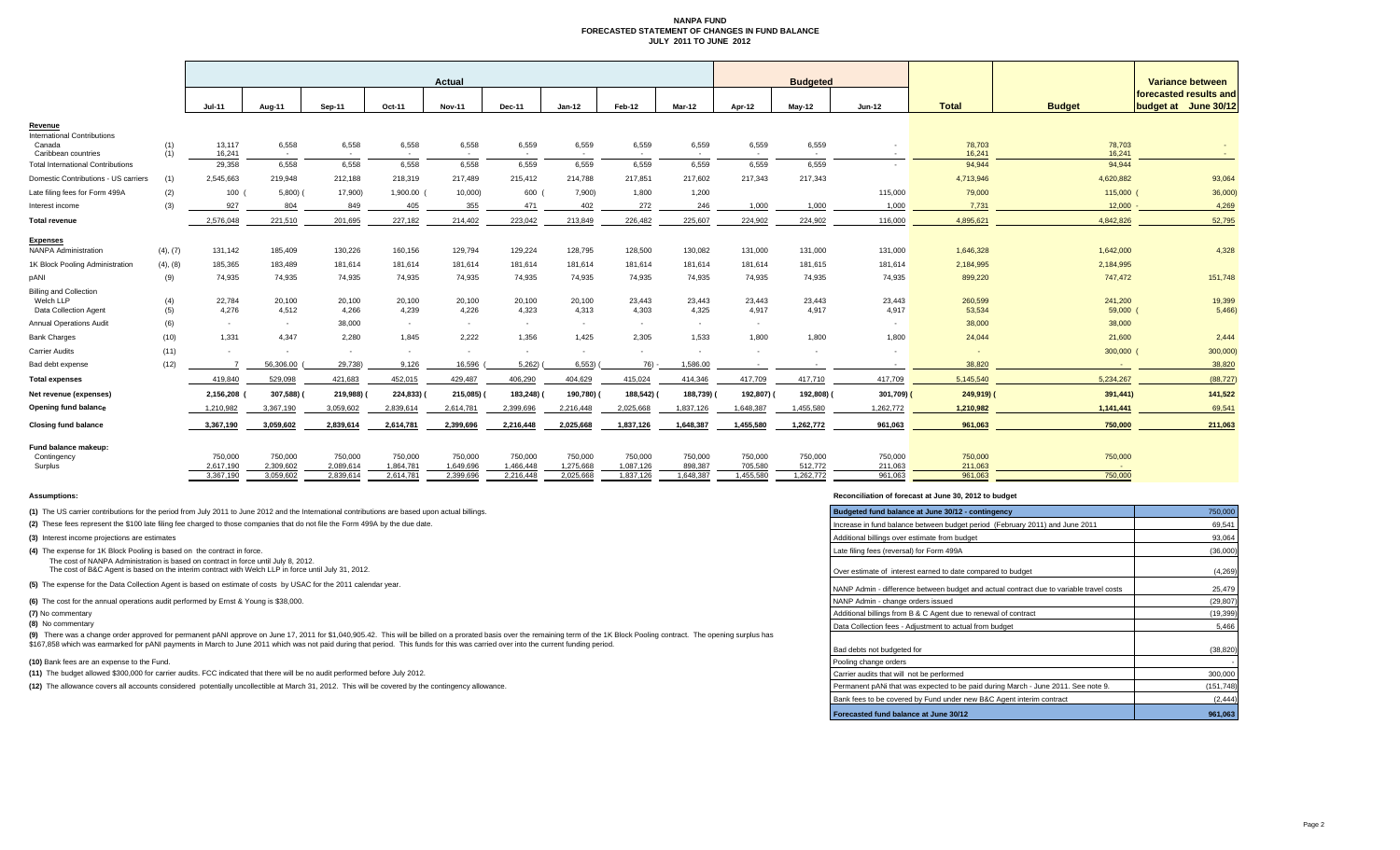#### **NANPA FUND FORECASTED STATEMENT OF CHANGES IN FUND BALANCEJULY 2012 TO JUNE 2013**

|                                                                                                 |            | <b>Projection</b>                 |                                   |                                   |                                   |                                   |                                   |                                   |                                 |                                 |                                 |                                 |                             |
|-------------------------------------------------------------------------------------------------|------------|-----------------------------------|-----------------------------------|-----------------------------------|-----------------------------------|-----------------------------------|-----------------------------------|-----------------------------------|---------------------------------|---------------------------------|---------------------------------|---------------------------------|-----------------------------|
|                                                                                                 |            | <b>Jul-12</b>                     | Aug-12                            | <b>Sep-12</b>                     | Oct-12                            | <b>Nov-12</b>                     | <b>Dec-12</b>                     | <b>Jan-13</b>                     | Feb-13                          | Mar-13                          | Apr-13                          | May-13                          | <b>Jun-13</b>               |
| <b>Projected Revenue</b><br><b>International Contributions</b><br>Canada<br>Caribbean countries | (1)<br>(1) | 13.106<br>16,289                  | 6,553<br>$\overline{a}$           | 6,553                             | 6,553                             | 6,553                             | 6,553                             | 6,553                             | 6,553                           | 6,552                           | 6,552                           | 6,552                           |                             |
| <b>Total International Contributions</b>                                                        |            | 29,395                            | 6,553                             | 6,553                             | 6,553                             | 6,553                             | 6,553                             | 6,553                             | 6,553                           | 6,552                           | 6,552                           | 6,552                           |                             |
| Domestic Contributions - US carriers                                                            | (1)        | 2,203,848                         | 218,555                           | 218,555                           | 218,555                           | 218,555                           | 218,554                           | 218,554                           | 218,554                         | 218,554                         | 218,554                         | 218,554                         |                             |
| Late filing fees for Form 499A                                                                  | (2)        |                                   |                                   |                                   |                                   |                                   |                                   |                                   |                                 |                                 |                                 | $\overline{\phantom{0}}$        | 85.000                      |
| Interest income                                                                                 | (3)        | 500                               | 500                               | 500                               | 500                               | 500                               | 500                               | 500                               | 500                             | 500                             | 500                             | 500                             | 500                         |
| Total projected revenue                                                                         |            | 2,233,743                         | 225,608                           | 225,608                           | 225,608                           | 225,608                           | 225,607                           | 225,607                           | 225,607                         | 225,606                         | 225,606                         | 225,606                         | 85,500                      |
| <b>Projected Expenses</b><br><b>NANPA Administration</b>                                        | (4)        | 131,000                           | 191,000                           | 131,000                           | 131,000                           | 131,000                           | 131,000                           | 131,000                           | 131,000                         | 131,000                         | 131,000                         | 131,000                         | 131,000                     |
| 1K Block Pooling Administration                                                                 | (5)        | 181,614                           | 181,614                           | 181,614                           | 181,614                           | 181,614                           | 181,614                           | 181,614                           | 181,614                         | 181,614                         | 181.614                         | 181,614                         | 181,614                     |
| pANI                                                                                            | (6)        | 74,935                            | 39,600                            | 9,973                             | 9,973                             | 9,973                             | 9,973                             | 9,973                             | 9,972                           | 9,972                           | 9,972                           | 9,972                           | 9,972                       |
| <b>Billing and Collection</b><br>Welch LLP<br>Data Collection Agent                             | (7)<br>(8) | 23.443<br>5,667                   | 23.443<br>5,667                   | 23.443<br>5,667                   | 23.443<br>5,667                   | 23,443<br>5,667                   | 23,443<br>5,667                   | 23.443<br>5,667                   | 23,443<br>5,667                 | 23.443<br>5,666                 | 23,443<br>5,666                 | 23,443<br>5,666                 | 23,443<br>5,666             |
| <b>Annual Operations Audit</b>                                                                  | (9)        | $\sim$                            | $\blacksquare$                    | 40,000                            |                                   |                                   |                                   | ٠                                 |                                 | $\blacksquare$                  |                                 |                                 |                             |
| <b>Bank Charges</b>                                                                             | (10)       | 1,925                             | 1,925                             | 1,925                             | 1,925                             | 1,925                             | 1,925                             | 1,925                             | 1,925                           | 1,925                           | 1,925                           | 1,925                           | 1,925                       |
| <b>Carrier Audits</b>                                                                           | (11)       |                                   |                                   |                                   |                                   |                                   |                                   | ٠                                 | 300,000                         |                                 |                                 |                                 |                             |
| Bad debt expense (recovery)                                                                     | (12)       | 3,334                             | 3,334                             | 3,334                             | 3,334                             | 3,333                             | 3,333                             | 3,333                             | 3,333                           | 3,333                           | 3,333                           | 3,333                           | 3,333                       |
| <b>Total projected expenses</b>                                                                 |            | 421,918                           | 446,583                           | 396,956                           | 356,956                           | 356,955                           | 356,955                           | 356,955                           | 656,954                         | 356,953                         | 356,953                         | 356,953                         | 356,953                     |
| Projected Net revenue (expenses)                                                                |            | 1,811,825                         | 220,975)                          | 171,348) (                        | 131,348) (                        | 131,347) (                        | 131,348)                          | 131,348)                          | 431,347)                        | 131,347)                        | 131,347)                        | 131,347)                        | 271,453)                    |
| <b>Projected Opening fund balance</b>                                                           |            | 961,063                           | 2,772,888                         | 2,551,913                         | 2,380,565                         | 2,249,217                         | 2,117,870                         | 1,986,522                         | 1,855,174                       | 1,423,827                       | 1,292,480                       | 1,161,133                       | 1,029,786                   |
| <b>Projected Closing fund balance</b>                                                           |            | 2,772,888                         | 2,551,913                         | 2,380,565                         | 2,249,217                         | 2,117,870                         | 1,986,522                         | 1,855,174                         | 1,423,827                       | 1,292,480                       | 1,161,133                       | 1,029,786                       | 758,333                     |
| Projected Fund balance makeup:<br>Contingency<br>Surplus                                        |            | 750.000<br>2,022,888<br>2,772,888 | 750,000<br>1,801,913<br>2,551,913 | 750,000<br>1,630,565<br>2,380,565 | 750,000<br>1,499,217<br>2,249,217 | 750,000<br>1,367,870<br>2,117,870 | 750,000<br>1,236,522<br>1,986,522 | 750,000<br>1,105,174<br>1,855,174 | 750,000<br>673,827<br>1,423,827 | 750,000<br>542,480<br>1,292,480 | 750,000<br>411,133<br>1,161,133 | 750,000<br>279,786<br>1,029,786 | 750,000<br>8,333<br>758,333 |

#### **Assumptions:**

**(1)** The contribution for July 2012 - June 2013 is based on actual required billings.

**(2)** These fees represent the \$100 late filing fee charged to those companies that do not file the Form 499A by the due date.

**(3)** Interest income projections are estimates

(4) At the time of the budget preparation, the contract is up for recompete and the RFP is not yet published. The cost of NANPA Administration is based on the monthly fee plus travel for the existing contract extension

**(5)** This contract expires Aug 14/12 and will be up for recompete. The expense for the 1K Block Pooling is based on the expired contract.

**(6)** The cost of permanent pANI administration is based on the final 1.5 months of billings for change order #19 plus the ongoing pANI for 10.5 months

**(7)** The cost of B&C Agent is based on the interim contract with Welch LLP in force until July 31, 2012.

**(8)** The expense for the Data Collection Agent is based on estimate of costs by USAC for the 2012 calendar year.

**(9)** The cost of the annual operations audit is based on the cost of the prior year's history of billing from Ernst & Young LLP

**(10)** Bank fees are an expense to the Fund.

**(11)** The budget allowed \$300,000 for carrier audits.

**(12)** The allowance covers all accounts considered potentially uncollectible. This will be covered by the contingency allowance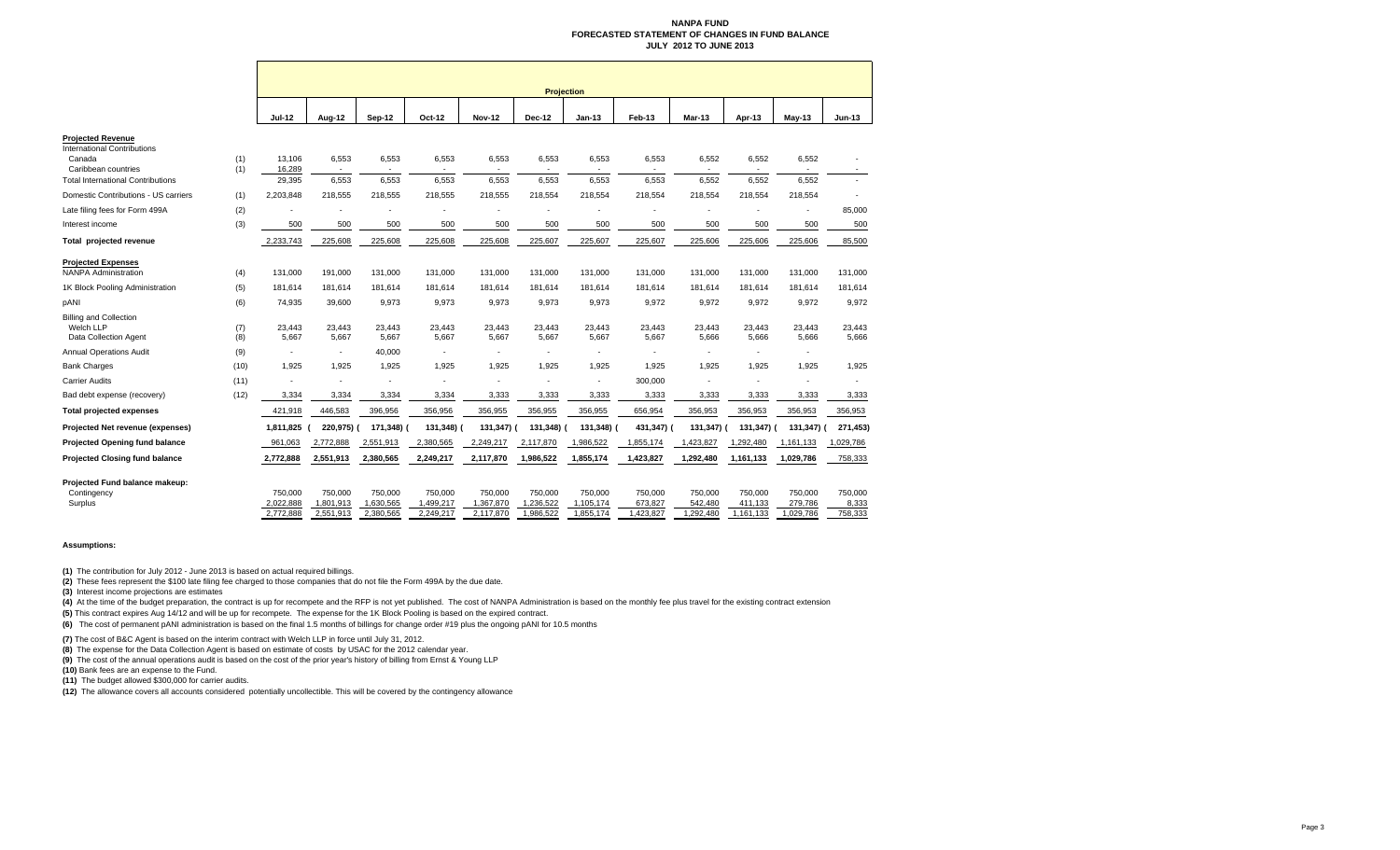#### **CURRENT AND FORECASTED LIABILITIES**

|                                                                            |               |                                            | Current |         |         |         |         |         |
|----------------------------------------------------------------------------|---------------|--------------------------------------------|---------|---------|---------|---------|---------|---------|
|                                                                            |               |                                            | Mar-12  | Apr-12  | May-12  | Jun-12  | Jul-12  | Aug-12  |
| <b>NEUSTAR - NANPA Administration contract</b>                             |               |                                            | 130,081 | 131,000 | 131,000 | 131,000 | 131,000 | 131,000 |
| - Payment authorized by the FCC in March<br>February 2012                  | 128,500       |                                            |         |         |         |         |         |         |
| - Authorization by the FCC has not been received for payment               |               |                                            |         |         |         |         |         |         |
| March 2012                                                                 |               | \$<br>130,081<br>$\sim$<br>\$<br>130,081   |         |         |         |         |         |         |
| <b>NEUSTAR - Block Pooling contract</b>                                    |               |                                            | 181,615 | 181,614 | 181,615 | 181,614 | 181,614 | 181,614 |
| - Payment authorized by the FCC in March<br>February 2012                  | \$<br>181,615 |                                            |         |         |         |         |         |         |
| - Authorization by the FCC has not been received for payment<br>March 2012 |               | \$<br>181,615<br>\$<br>181,615             |         |         |         |         |         |         |
| Welch LLP - Billing & Collection Agent                                     |               |                                            | 23,443  | 23,443  | 23,443  | 23,443  | 23,443  | 23,443  |
| - Payment authorized by the FCC in March                                   |               |                                            |         |         |         |         |         |         |
| February 2012                                                              | 23,443        |                                            |         |         |         |         |         |         |
| - Authorization by the FCC has not been received for payment               |               |                                            |         |         |         |         |         |         |
| March 2012                                                                 |               | \$<br>23,443                               |         |         |         |         |         |         |
|                                                                            |               | \$<br>23,443                               |         |         |         |         |         |         |
| <b>USAC - Data Collection Agent</b>                                        |               |                                            | 4,915   | 4,917   | 4,917   | 4,917   | 5,667   | 56,667  |
| - Payment authorized by the FCC in March                                   |               |                                            |         |         |         |         |         |         |
| January 2012                                                               | 4,303         |                                            |         |         |         |         |         |         |
| February 2012                                                              | 4,325         |                                            |         |         |         |         |         |         |
| - Authorization by the FCC has not been received for payment               |               |                                            |         |         |         |         |         |         |
| March 2012                                                                 |               | \$<br>4,915                                |         |         |         |         |         |         |
|                                                                            |               | \$<br>4,915                                |         |         |         |         |         |         |
| <b>Carrier audits</b>                                                      |               |                                            |         |         |         |         |         |         |
| Ernst & Young LLP- Annual operations audit                                 |               | $$\mathbb{S}$$<br>$\overline{\phantom{a}}$ |         |         |         |         |         |         |
| <b>NEUSTAR - pANI administration</b>                                       |               |                                            | 74,934  | 74,935  | 74,935  | 74,935  | 74,935  | 44,586  |
| - Payment authorized by the FCC in March                                   |               |                                            |         |         |         |         |         |         |
| February 2012                                                              | 74,934        |                                            |         |         |         |         |         |         |
| - Authorization by the FCC has not been received for payment<br>March 2012 |               | \$<br>74,934                               |         |         |         |         |         |         |
| <b>Bank Fees</b>                                                           |               |                                            |         | 1,800   | 1,800   | 1,800   | 1,925   | 1,925   |
|                                                                            |               |                                            |         |         |         |         |         |         |

**Total** 417,709 417,710 417,709 417,709 417,709 418,584 439,235